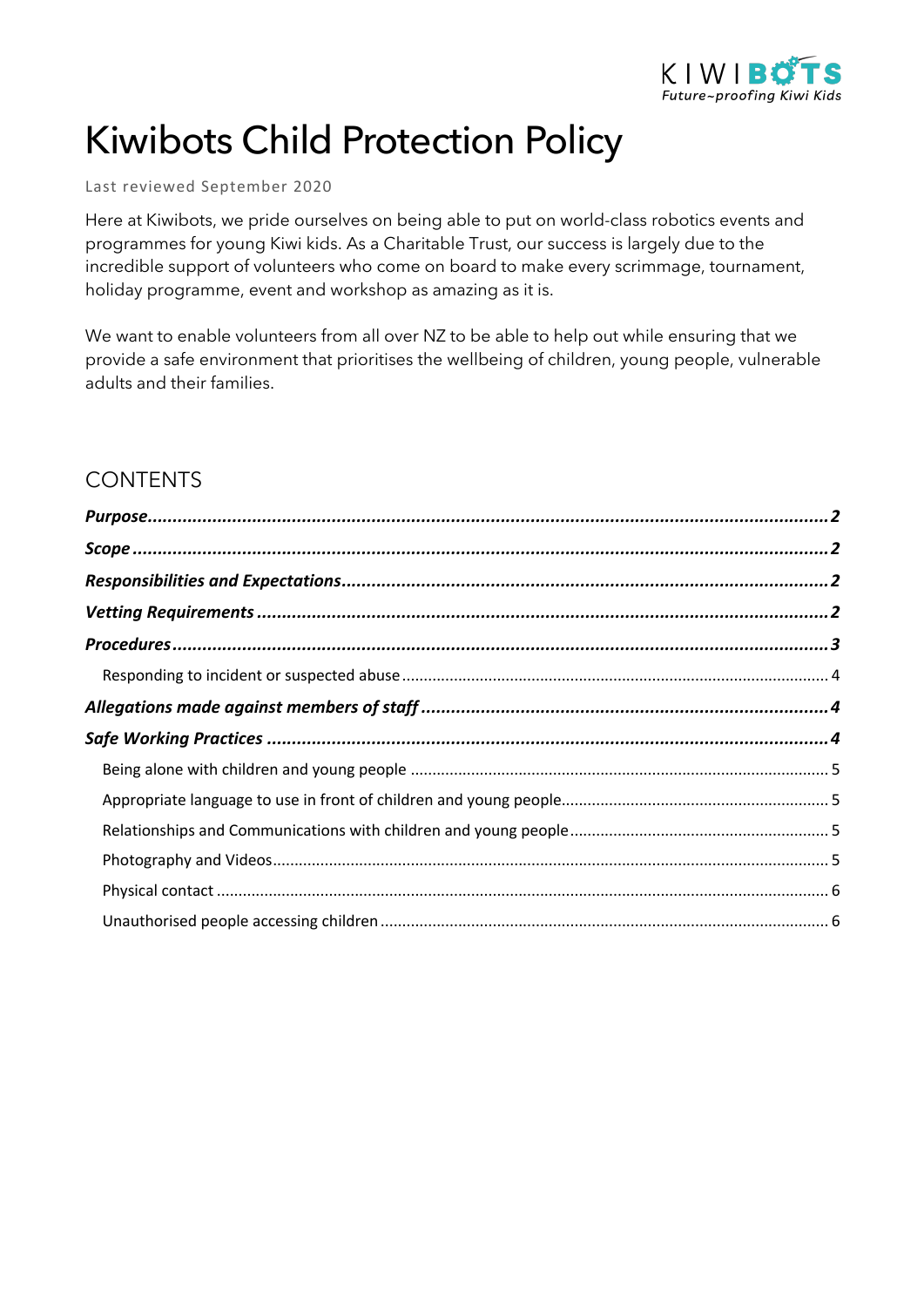

### Purpose

Our Child Protection Policy is a framework that covers the expectations and procedures to respond to potential child protection concerns.

This Policy applies to all staff including volunteers, and part-time or temporary roles. It is intended to protect all children that staff may encounter, including siblings, the children of adults participating, and any other children encountered by staff and volunteers when providing our service at an event or programme.

This Policy will be reviewed annually and updated as required with changes in legislation and relevant policies.

## Scope

This policy covers all staff and volunteers of Kiwibots – The NZ Robotics Charitable Trust who have direct or indirect contact with children at Kiwibots events and programmes. This includes those staff, paid or voluntary, employed directly by Kiwibots, as well as those professionals contracted or invited to provide services to children at or during any Kiwibots event or programme.

This policy covers the Trustees and their responsibilities in the safety and wellbeing of children.

### Responsibilities and Expectations

We expect our staff and volunteers to be attentive to all persons at any Kiwibots event or programme, and to report any concerns, suspicions or allegations of inappropriate behaviour or suspected abuse immediately so that the concern can be reported and acted on appropriately.

## Vetting Requirements

We are committed to ensuring that children and young people accessing our services and events are safe. Any individual who may deal directly or indirectly with children and young people and wishes to participate in an employment, mentoring, coaching, event support or other paid or voluntary role with Kiwibots must comply to a safety check by Kiwibots.

Independent teams participating in our robotics competitions who are not part of a NZ registered organisation (e.g. an independent family team or home school group team) should have their own Child Protection Policies and safety checks in place. Where a team does not have such policies or considerations, they can request for a NZ Police Vetting to be performed through Kiwibots and receive a copy of their report.

#### **For our volunteers**:

The safety check may include NZ Police Vetting, Risk and Safety Assessment (if volunteer is classed as Children's Worker under the Vulnerable Children's Act 2014), or verification of references provided if required.

At a minimum, we will require our volunteers to consent to a NZ Police Vetting, where the results are kept in confidence and shared only with the volunteer.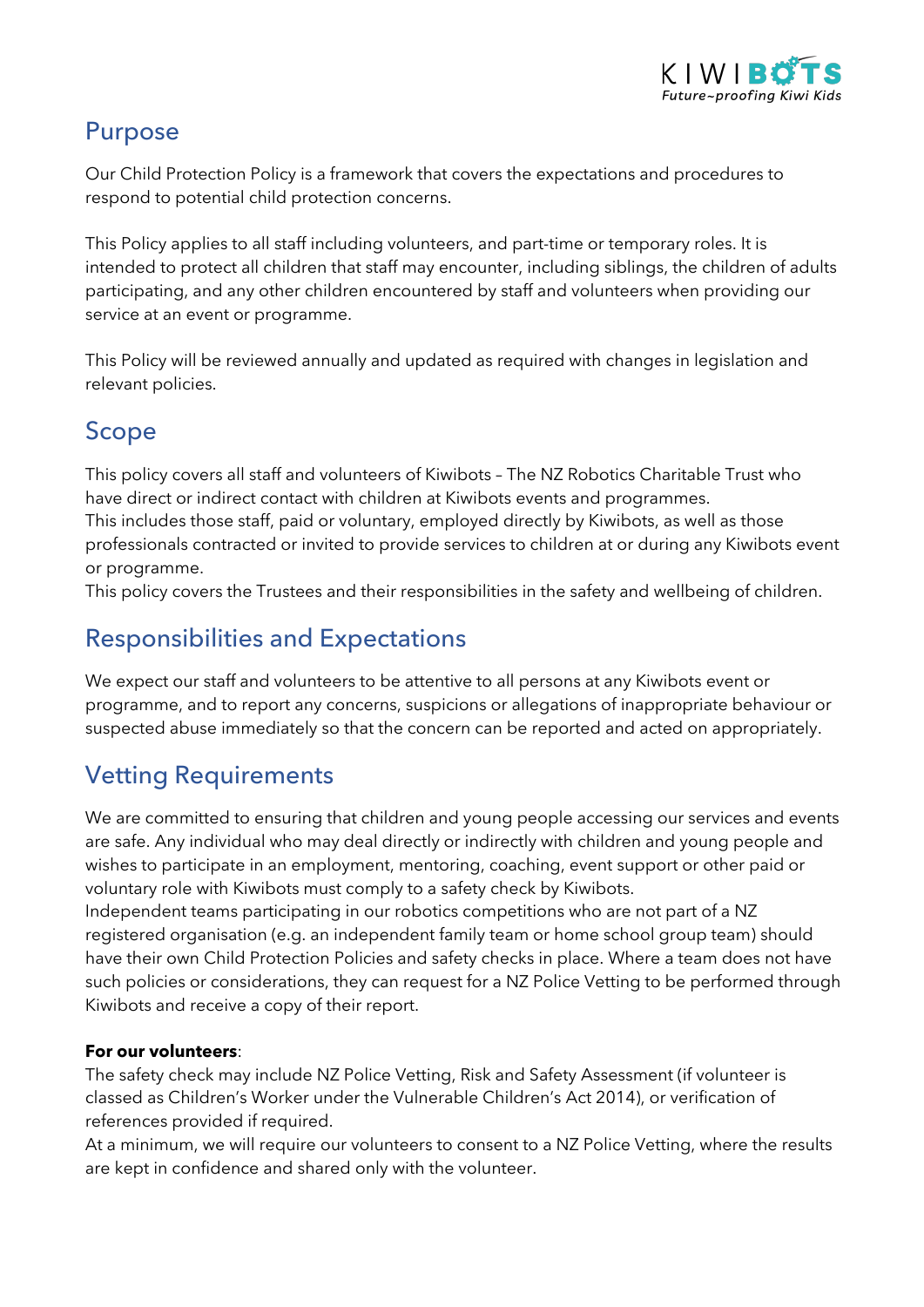

Vetting results are valid for 3 years from date of receipt and approval.

Cases where our volunteers will *not* need to undergo a NZ Police Vetting include:

- Volunteer is a current registered NZ teacher
- Volunteer is a current volunteer, employee or member of NZ organisation that has a NZ Police Vetting in place (e.g. OSCAR provider) and can be verified
- Volunteer is under 16yrs old
- Volunteer is a current AND enrolled secondary student attending a listed NZ school
- Volunteer can provide a copy of their current NZ Police Vetting result to Kiwibots

#### **For our staff**

The safety check may include NZ Police Vetting, Risk and Safety Assessment (if volunteer is classed as Children's Worker under the Vulnerable Children's Act 2014), Drug and Alcohol Testing, verification of references provided if required, verification of qualifications, personal reference checks, verification of identification, and a structured interview process. At a minimum, we will require our candidates applying for employment to consent to a NZ Police Vetting, structured interview, personal reference checks and verification of identification. Vetting results are valid for 3 years from date of receipt and approval.

Kiwibots will follow a robust decision-making process in responding to positive results from vetting and safety checking. We must be satisfied that any appointment would pose no undue risk to the safety of children and young people in its programmes or events.

All safety checks, assessments and decisions to employ will be signed off by the National Manager. Where these checks flag that there would be a heightened level of risk should a person be employed (in a paid or voluntary role), the National Manager will consult with the Chairperson of the Board of Trustees before a decision is made. We will not employ any staff member or take on any volunteer who has a conviction identified as a specified offence within Schedule 2 of the Vulnerable Children's Act 2014.

### Procedures

Any concerns of potential, suspected, or alleged abuse or inappropriate behaviour must be brought to the attention of the National Manager of Kiwibots. If the National Manager is not available, this should be brought to the attention of the Trustees.

The concern will be reported and a decision will be made to seek further advice, or where appropriate, notify Oranga Tamariki.

The decisions taken will be recorded and kept securely by Kiwibots, accessible only to current Trustees and the National Manager, identifying the concern/incident and reasons behind decision made.

In line with the Principles of the Privacy Act 1993, information will be disclosed as necessary. Family and whanau will be informed of any information that is shared and to which agency in this process. Sharing information with family and whanau to better protect children is not a breach in confidentiality.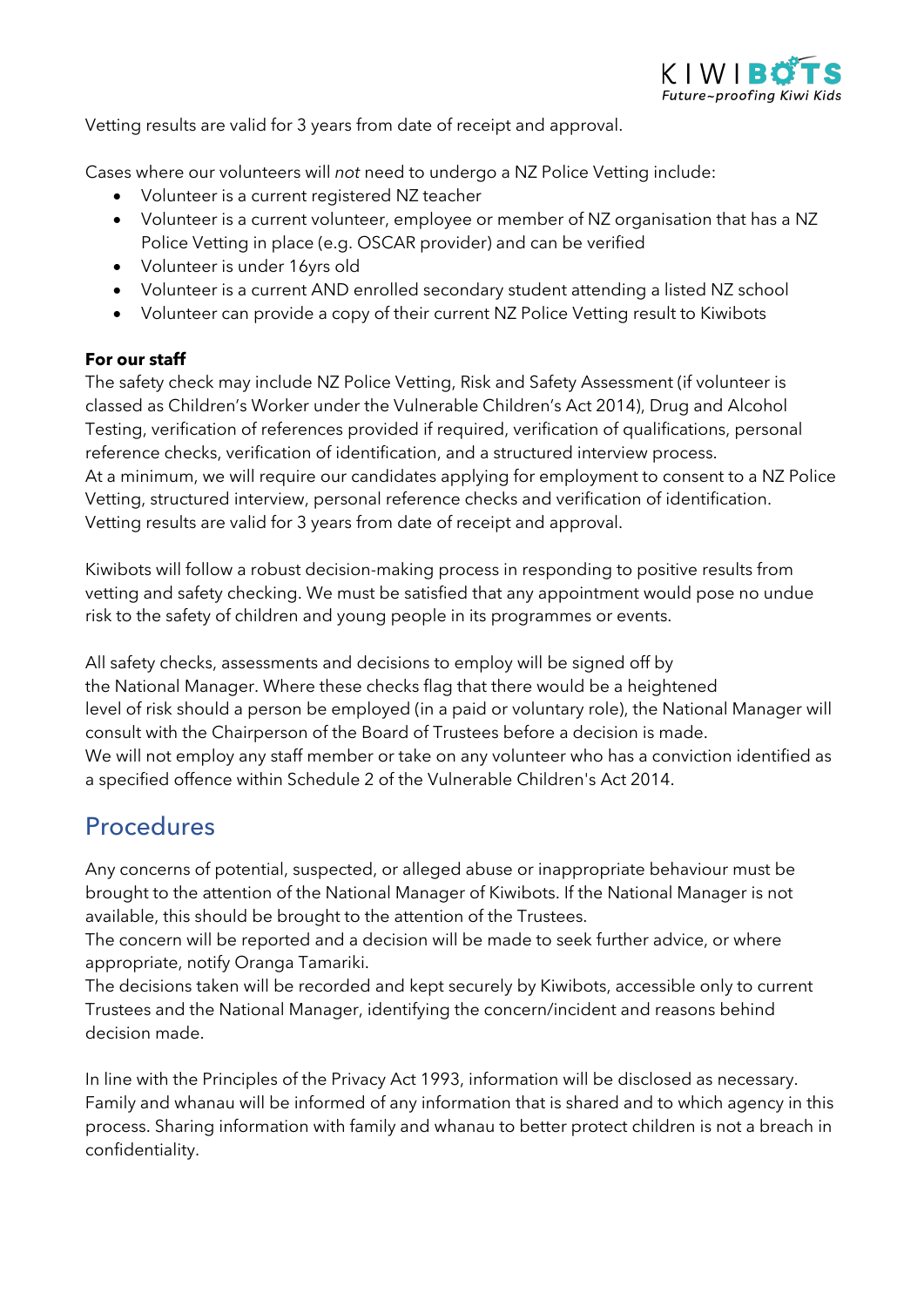

Where a minor or young person makes a disclosure to staff member or volunteer, it is important that they take what the child has said seriously. The staff member or volunteer must not attempt to conduct an investigation or deal with the concern alone and must proceed with the response outlined below.

#### **Responding to incident or suspected abuse**

- 1. Incident is occurring/ suspected abuse happens or is disclosed. Ensure that the child/young person is safe from immediate harm and removed from any dangerous situation.
- 2. Carefully document in writing anything said by the child or person sharing the information about the abuse/incident. Include the date, time, and persons present at the incident.

If the person sharing this information is the person documenting an observation (e.g. a volunteer suspects inappropriate behaviour between a spectator and a child), they should make sure they document any verbal, physical and behavioural observations.

- 3. Immediately contact the person in charge of the event (a Kiwibots Regional Coordinator) and the National Manager, or an alternative Kiwibots Regional Coordinator if the allegation concerns the person in charge of the event.
- 4. The Chairman of the Board of NZ Robotics Charitable Trust will be advised.
- 5. Trustees of the Board, the National Manager, and the Regional Coordinator in charge of the event where the incident took place will discuss to review and make a decision. Where required, either the Regional Coordinator or the National Manager will submit a notification to Oranga Tamariki and/or the NZ Police.

### Allegations made against members of staff

Allegations, suspicions or complaints of abuse against staff, volunteers or representatives of other agencies must be taken seriously and reported to the National Manager who will deal with them immediately, sensitively and expediently within the procedures outlined. It is NOT the responsibility of staff or volunteers to investigate allegations of child abuse.

Contact Details for National Manager – Janet Van: +64 (0)9 215 1874 or j.van@kiwibots.co.nz

## Safe Working Practices

A relationship between an adult and a child or young person cannot be a relationship between equals. There is a potential for exploitation and harm of vulnerable young people. Adults have a responsibility to ensure that an unequal balance of power is not used for personal advantage or gratification.

All staff and volunteers are expected to behave in manners that maintain appropriate professional boundaries and avoid behaviour that might be misinterpreted by others. Below are outlines that can help create a safe environment for all.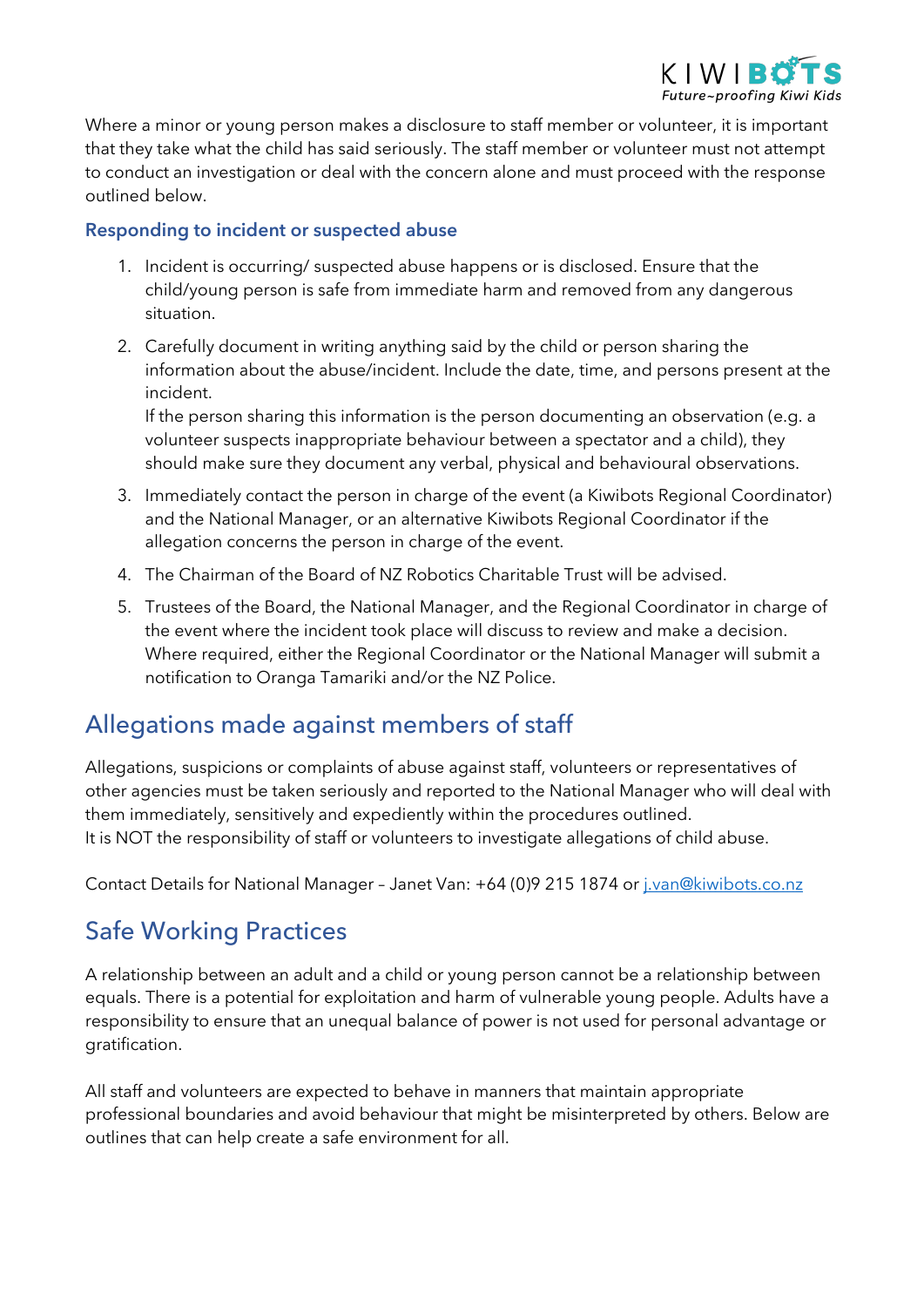

#### **Being alone with children and young people**

To minimise risks of being isolated or alone with children and young people, staff and volunteers should examine situations where this may occur. Wherever possible, an open door policy for all spaces should be used (excludes toilets). Staff and volunteers should be aware of compromising situations and ensure that strategies are in place to help them deal safely with these situations (for example, calling up another staff member and putting them on loudspeaker or facetiming a friend or family member to minimise isolation if a situation is unavoidable).

We will generally design the events so that there are minimal situations where isolation would take place, as two adults will need to be present to run something (e.g. Judge Interviews at National Championships) or things are all in a group setting in a communal hall.

Staff and volunteers should avoid being alone when transporting a child or young person, unless emergency requires it. The exception to this is groups travelling with express consent from the child's parents or guardian for a designated adult, e.g. a team coach who is volunteering at the event and is responsible for transport of a whole team and parents are all aware and consenting of this.

#### **Appropriate language to use in front of children and young people**

All language used must be to provide positive guidance to children and young people. We actively promote appropriate behaviour using praise and encouragement and create a safe environment.

We do not use blaming, harsh, belittling or degrading language. We strongly discourage language that assumes stereotypes (e.g. you run like a girl), or is ableist, racist, sexist or discriminatory.

#### **Relationships and Communications with children and young people**

With the exception of relationships that already exist between a child/young person and their family, we strongly discourage our volunteers from forming external friendships between adult and child (classed as 12yrs and under). It may be appropriate to have a relationship with the child's parent or guardian, and by extension be involved in other events that may involve the child.

For young persons (aged 12 and above), we recognise that they may want to begin networking, particularly amongst the tech community. It is appropriate for a volunteer to introduce this young person to relevant events of interest to them that are age appropriate, though we advise it is best to inform the young person's parent or legal guardian of the intentions of this meeting and that it is cleared.

#### **Photography and Videos**

As part of the Kiwibots Event Participation Forms and VEX & RECF Waivers, all participants at our events have signed a photography waiver and we can use their likeness in any and all future promotion of our service.

The exception to this rule is when a participant has actively informed us that they are not to be seen in public or photographed by our crew. In these cases, we make a special effort to have them easily identified (different colour band or lanyard) and we inform any key photographers at the event that the child is not to be photographed or videoed.